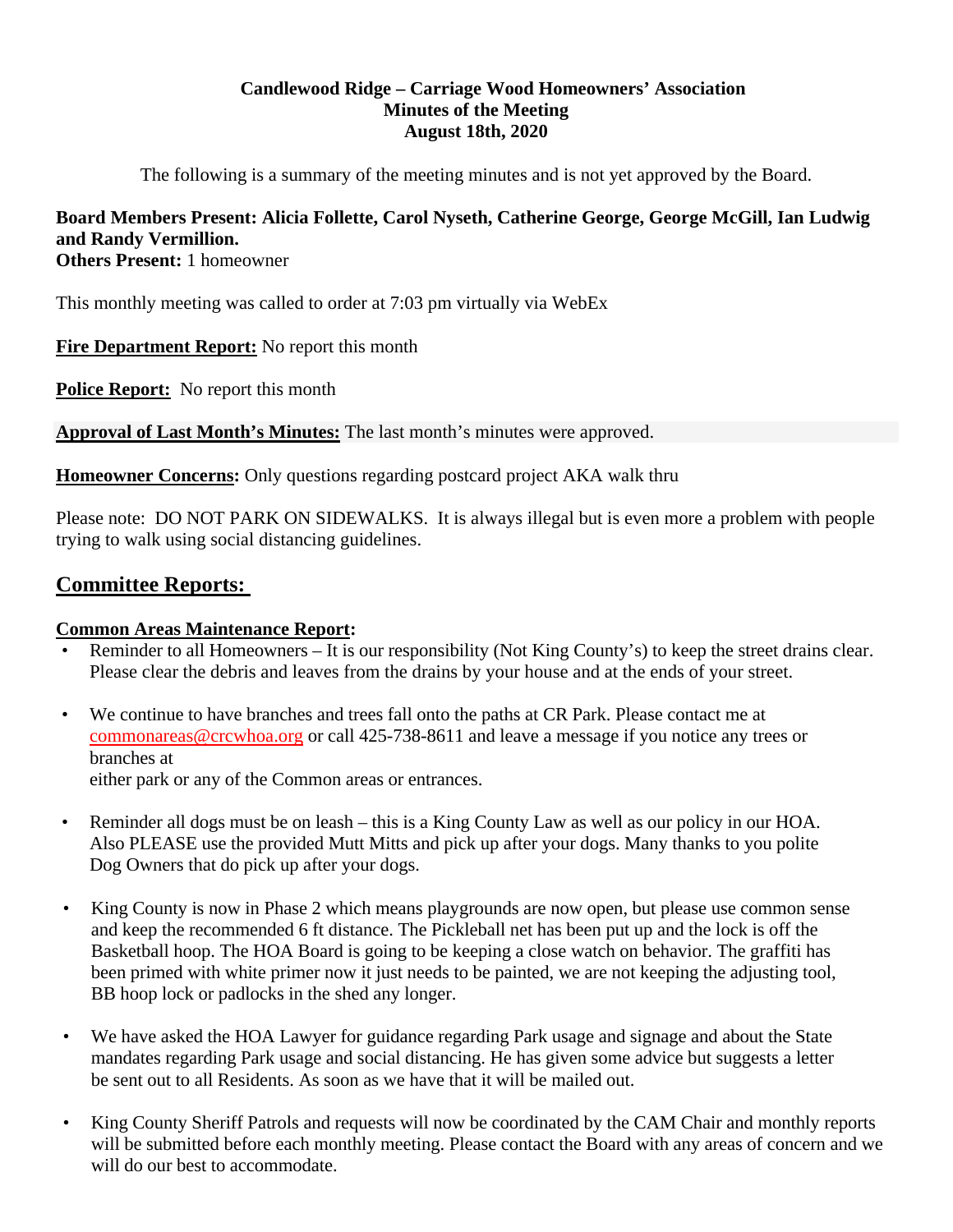- Please keep a watch for suspicious Activity and call 911
- **Reminder:** Our parks are private parks which exist for the use and enjoyment of HOA residents, their families and guests. They are not public parks. Our park usage rules apply to everyone. Following are some of the rules that have been established to maximize safety, and minimize liability and maintenance cost:
- A. Park Hours: 9:00 am to dusk.
- B. No Smoking, alcohol, drugs, loud music, golfing, motorized vehicles or **Fireworks** are allowed.
- C. Animals must be leashed, and owners are responsible for cleaning up after their animals.

## **ACC Report:**

We accept ACR requests via e-mail when the form does not need paint chips. (All paint chips must be mailed or hand delivered.) It has been noted that paint requests have been received lately without paint chips as well as requests without ACR forms. All requests must be accompanied by ACR forms which must be signed, include a valid address and phone number and, if for paint or stain, must include paint chips and note which paint is for what part of the house (body, trim, deck, gutters, door, ...). If you want to speed up your notification, be sure that your email address is clearly written.

Due to the pandemic the ACC will consider ACRs with virtual paint chips but only when there is no question as to whether they would be approved. We will continue this policy throughout 2020 and will re-evaluate in 2021 to determine if this can become permanent.

ACC requests for this month were: 6 paint 2 deck 2 fences 1 porch repair/paint 1 landscaping 1 pergola 1 roof 1 window replacement

#### **Complaints Negotiations Report:**

There was one complaint about a boat in the diveway. Please note that the complaints mentioned in the minutes do NOT include complaints generated by the annual walk thru unless specifically noted

# **Treasurer's Report:**

The treasurer's report was on track.

#### **Legal and Insurance Report:**

No report this month

#### **Community Events Committee**

We need volunteers. The Easter Egg Hunt was cancelled due to the lack of volunteers and the COVID-19 crisis. The Garage Sale and Summer Event are also canceled for the same reasons.

Please note that, if a home owner wants to reserve a park, he or she should contact the CAM chair at commonareas@crcwhoa.org or call 425-738-8611 #80 and leave a message.

#### **Cul-de-Sac Committee**

Cul-de-Sac Committee Report – August 2020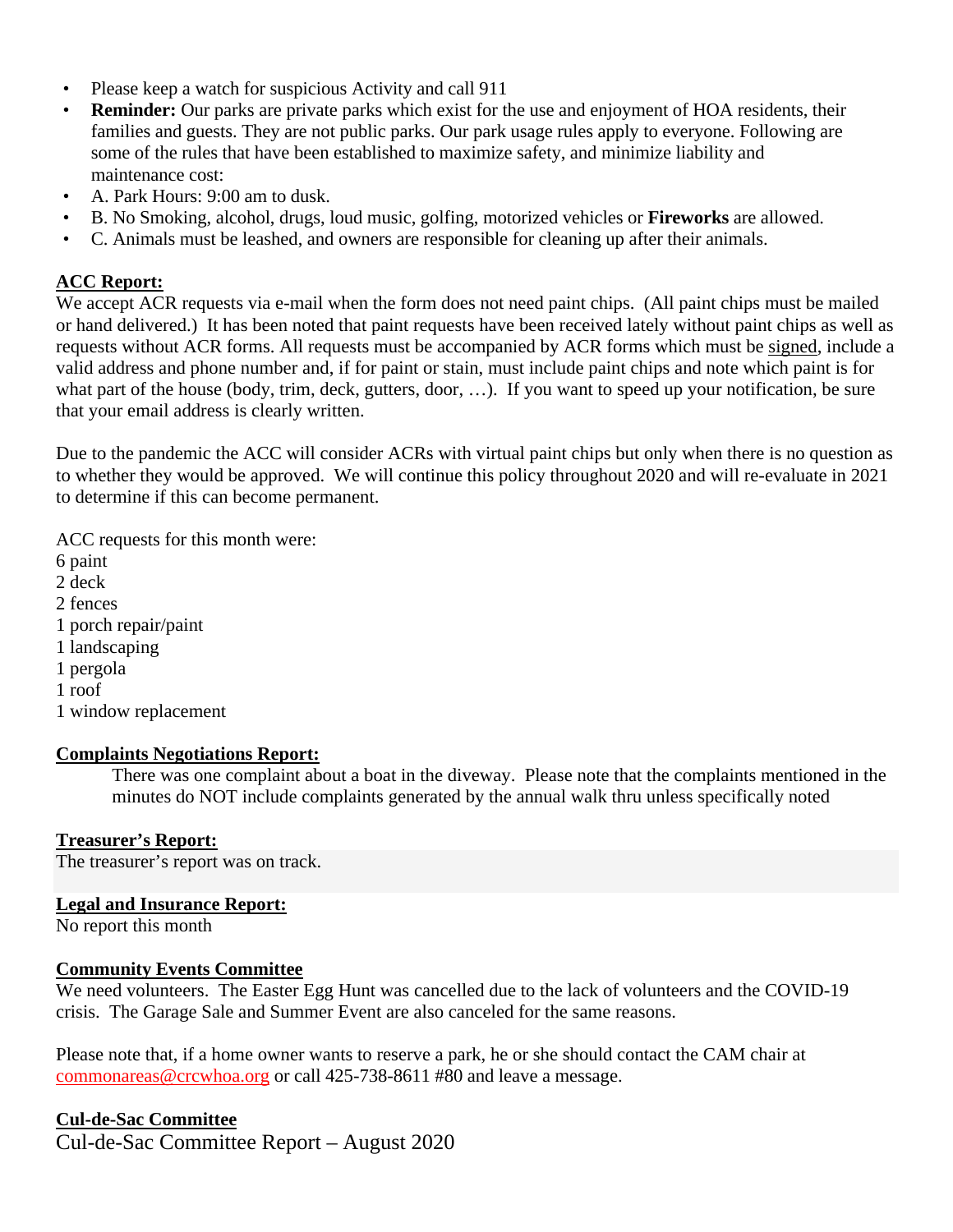- Inspected all 18 Cul-de-Sac Islands and 5 Retention Ponds within the last week
- All bush, grass and tree maintenance in good condition some weeds growing
- No Islands recommended for renovation at this time no change in Island score for August

## **On-going Issues/Concerns**

 Next time Camber performs any Bark application within the neighborhood, most of the Islands and Retention Ponds could use an update. Most are looking pretty bare.

#### **Web Site:**

No report this month.

# **Capital Improvement Committee:**

No report this month.

## **Nominating Committee**

We still have an open position on the Board.

## **Old Business:**

Walk thru status is going well.

The virtual meetings are working for us. However George was not very loud. Homeowners who want to attend can request the information from George at president@crcwhoa.org.

#### **New Business:**

Signage at park

**Please note that fireworks are illegal in the HOA because they are illegal in unincorporated King County.**  Three years ago we had a house in our HOA burn down due to fireworks.

If you would like to give us your email address in order to be added to our email announcements please send your info to **bookkeeper@crcwhoa.org**. No one will see your email and we will not give it to anyone.

Roles for the 2020 HOA Board Members

| George McGill                   | President / Common Areas Chair               |
|---------------------------------|----------------------------------------------|
| <b>Catherine George</b>         | Reporting Secretary / ACC Chair / Web Master |
| Alicia Follette                 | Complaints / Treasurer                       |
| Carol Nyseth                    | Vice President                               |
| Open                            | <b>Community Events Committee Chair</b>      |
| Ian Ludwig                      | ACC Member / CAM Member                      |
| Randy Vermillion                | ACC Member / Cul-de-sac Chair                |
| *Don Nelson                     | Legal and Insurance                          |
| * Volunteer, not a Board Member |                                              |

**Special Topics:** Visit our Website and contact the HOA via Email at:

Web – www.crcwhoa.org Facebook - Candlewood Ridge/Carriagewood HOA Email – president@crcwhoa.org info@crcwhoa.org architecture@crcwhoa.org If you would like to give us your email address in order to be added to our email announcements please send your info to bookkeeper@crcwhoa.org.